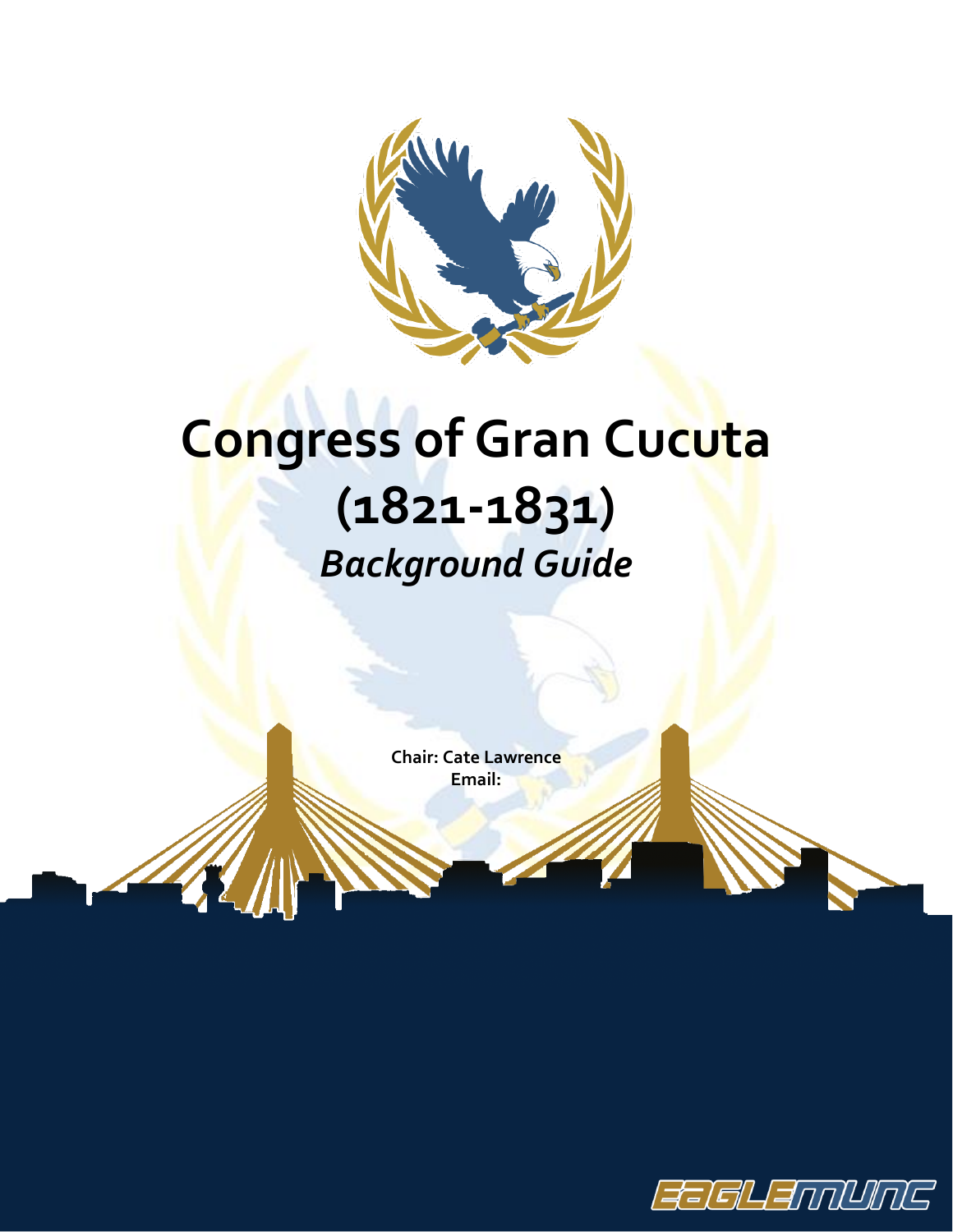## **CONGRESS OF GRAND CUCUTA, 1821-1831 Introduction** Letter from the Chair Honorable delegates,

On behalf of the dais and committee staff, it is my pleasure to welcome you to EagleMUNC X and the Congress of Gran Colombia (1821-1831) Committee! Firstly, I would like to introduce myself. My name is Cate Lawrence, and I will be your committee chair. I am a sophomore at BC, from Northern New Jersey, majoring in International Studies and English and minoring in Management & Leadership.

My MUN journey began just a year ago during my first semester at BC. MUN was never offered at my high school but was always something that I saw myself doing, so I was so excited to come to BC and not only get to participate myself, but also to help make EagleMUNC the best conference it can be. MUN provides so many opportunities to improve interpersonal skills and gain experience learning from the variety of different viewpoints expressed during a conference, and I truly treasure those experiences that I've had over the last year. I hope that I can pass on my passion for Model UN to the next generation of delegates and make this a fun and engaging time for everyone.

This committee will be a new experience for both of us: it will be my first time chairing a crisis committee! Though I may not be as experienced in crisis parliamentary procedure as even some delegates, I am confident that we will all have an excellent time together at EagleMUNC X.

So prepare yourself: we plan to entertain, immerse, and educate you throughout the weekend, all with the ultimate goal of making this committee the best possible. That being said, it is truly delegate engagement that makes or breaks the committee. From a delegate's

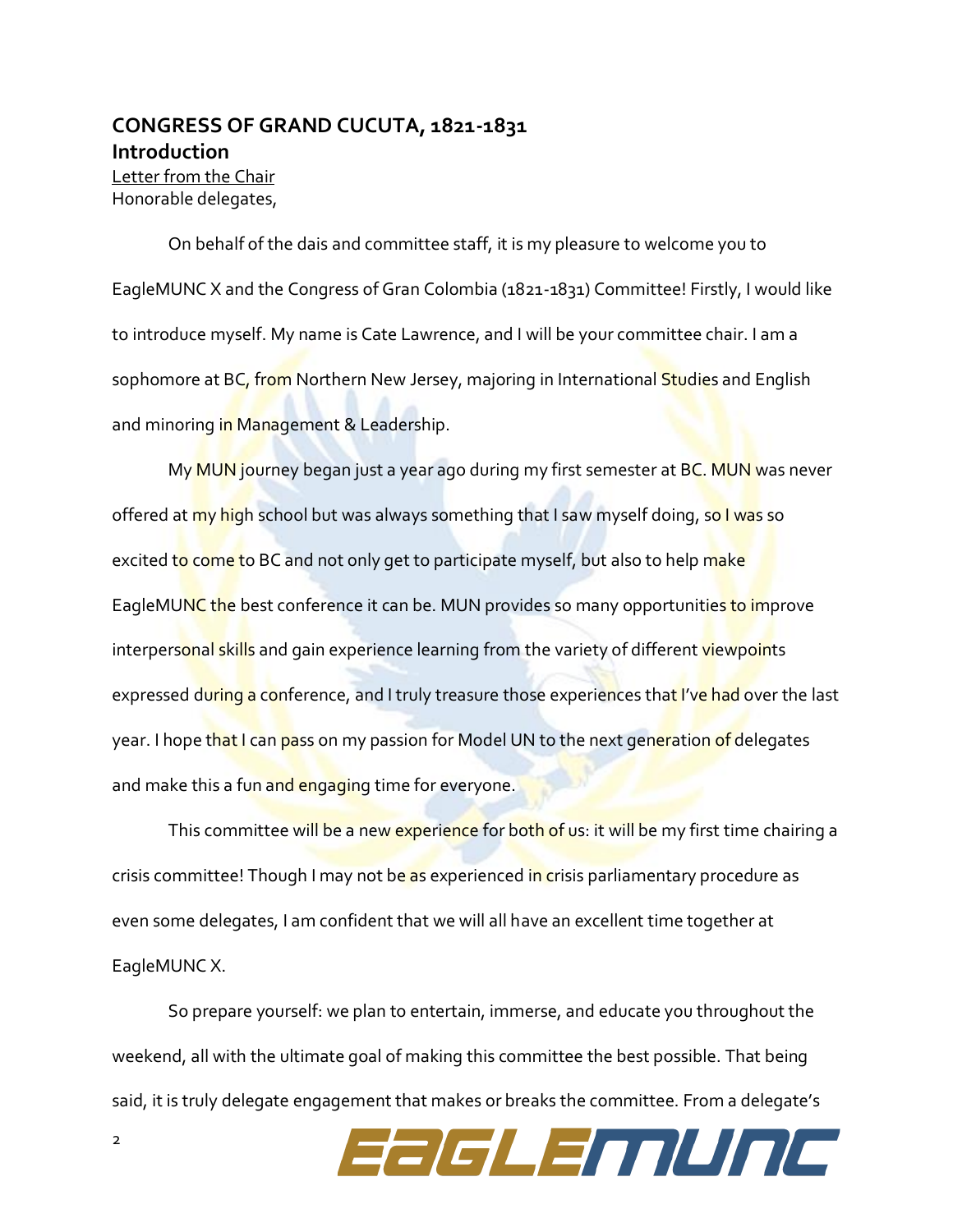perspective, I completely understand how scary it can be to raise your placard, but I can personally assure you that each and every contribution helps make this committee more engaging. In the same vein, the dais expects each and every single delegate to have a working knowledge of the subject; it goes without saying that you should have read this background guide in its entirety.

The dais will not insist upon a strict adherence to history; this committee can and will be influenced by your decisions. However, it is strongly recommended that delegates be familiar with Gran Colombia's history, as this knowledge will help you understand and avoid potential blunders that led to the dissolution of the union.

I can't wait to meet you all! In the meantime, please do not hesitate to email me should you have any questions or concerns.

Best regards,

Cate Lawrence

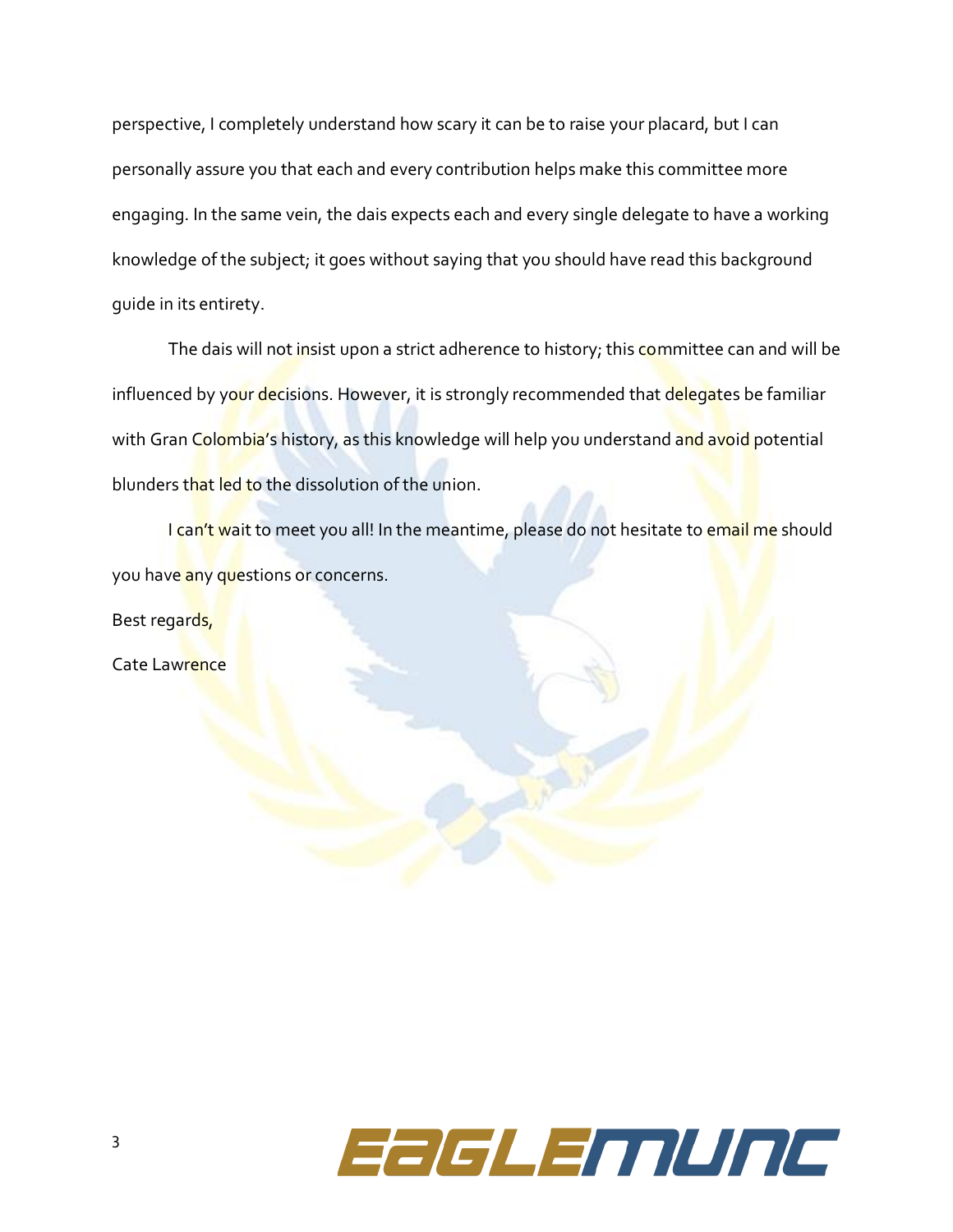#### **Committee Expectations**

This committee is an inclusive space. Therefore, any forms of discrimination will not be tolerated. Also, please note that this mostly-male committee reflects gender Congress of Gran Cucuta roles in early 19th century, not the 21st. The dais remains cognizant of this fact, especially given the underrepresentation of women in MUN. To this end of inclusion, the chair will not tolerate undiplomatic behavior. Examples of this include talking over other delegates and excessive use of points to disrupt delegates who are speaking.

#### **Introduction to the Committee**

#### Committee Start Date

Please keep in mind that this committee starts on August 1st, 1821. This means that Bolívar's conquest of South America is not complete. For example, the option of conquering Ecuador, which was currently underway as of 1821 and was completed in 1822, is still on the table. In addition, it is still possible for delegates to orchestrate a takeover of Peru several years in the future, which would expand Gran Colombia's territory to reflect history. Whilst the dias will not insist upon an exact re-enactment of history, we feel that it would be appropriate for delegates to largely mirror real-life events.

#### Chair Roles

The chair will play the role of Antonio Nariño, the Presiding Officer of the Congress of Gran Colombia. The co-chair will play the role of Camilo Torres Tenorio, the Vice Presiding Officer of the Congress. The roles and stances will be apolitical; decisions about the running of the government will be left to delegates.

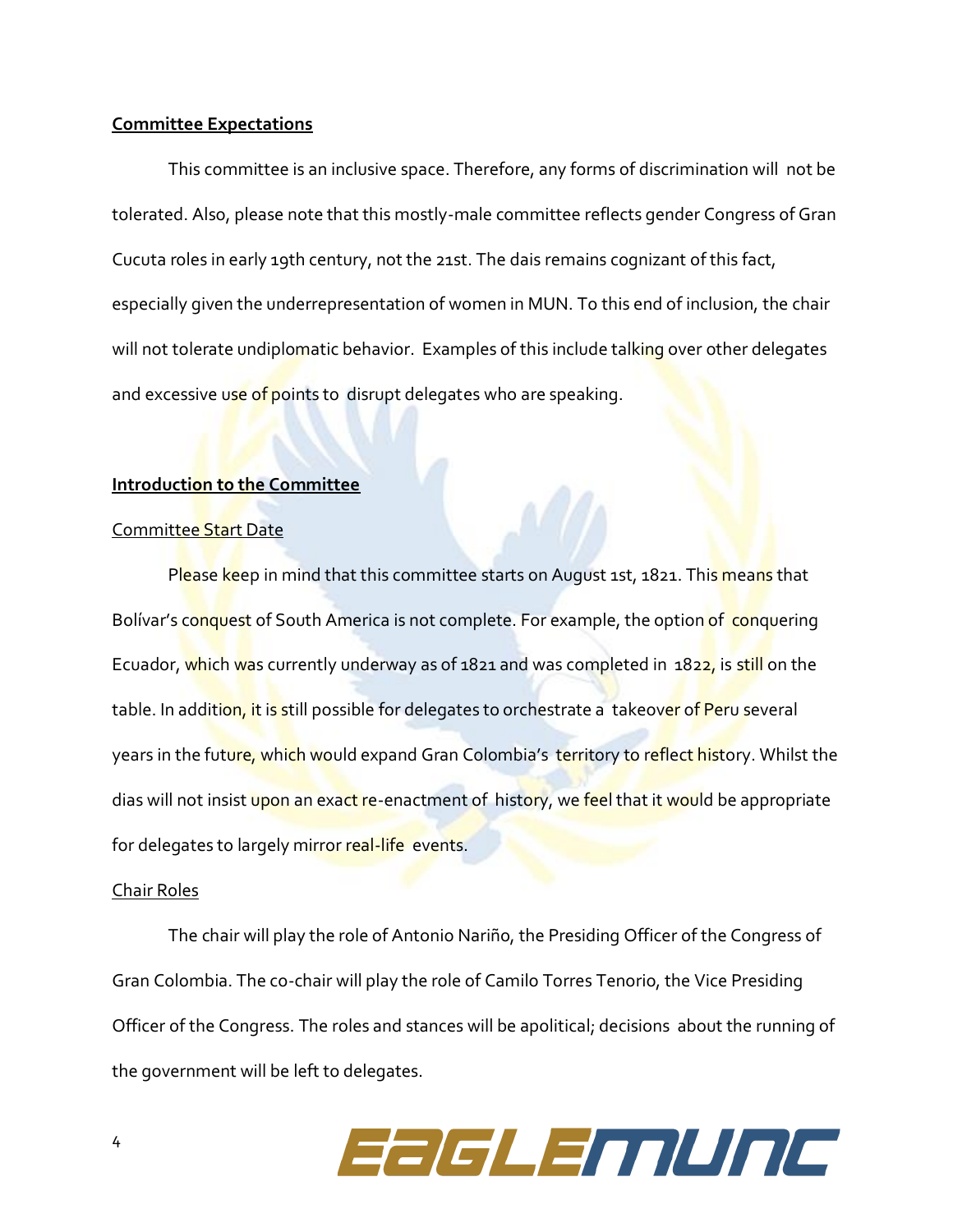#### General Background

During the late 1810s, Spain was losing its grip on its colonies in the Americas. Bolivia, Uruguay, and Paraguay declared independence from the Spanish Crown in 1816.1 Creoles in Mexico were outraged at Spanish reforms weakening the church and military and would eventually rebel in 1820. And Simón Bolívar, the Liberator, was plotting to retake his native Venezuela.<sup>1</sup> Although Spanish colonies as had been in varying levels of revolt for many years, the tide finally began to turn in favor of the revolutionaries. Finally, the Republic of Colombia (henceforth known as Gran Colombia to avoid confusion with the modern Colombian state), encompassing much of the now defunct Spanish Viceroy of New Granada, was officially created in early 1821. With Venezuela's independence in June of the same year, the fledgling state was quickly gaining power. However, the new nation was constantly plagued by internal strife and power struggles, leading to civil wars and the dissolution of the union in 1831. This committee will begin on August 1st, 1821 with the convening of the Congress of Cúcuta, the first constituent meeting of the Congress of Gran Colombia.<sup>2</sup> While the earlier Congress of Angostura declared the existence of the state and determined its basic political structure, there is still much to decide. As delegates, this job falls to you. Your task is to both build the country and quide it through the tumultuous 1820s. Will you be able to build a strong Gran Colombia, or will external and internal forces prevail to topple the union?

# **Historical Background Before Gran Colombia: The Spanish**

<sup>2</sup> Encyclopaedia Britannica, "Buenos Aires"



<sup>&</sup>lt;sup>1</sup> Lockhart. Encyclopaedia Britannica, "The Independence of Latin America"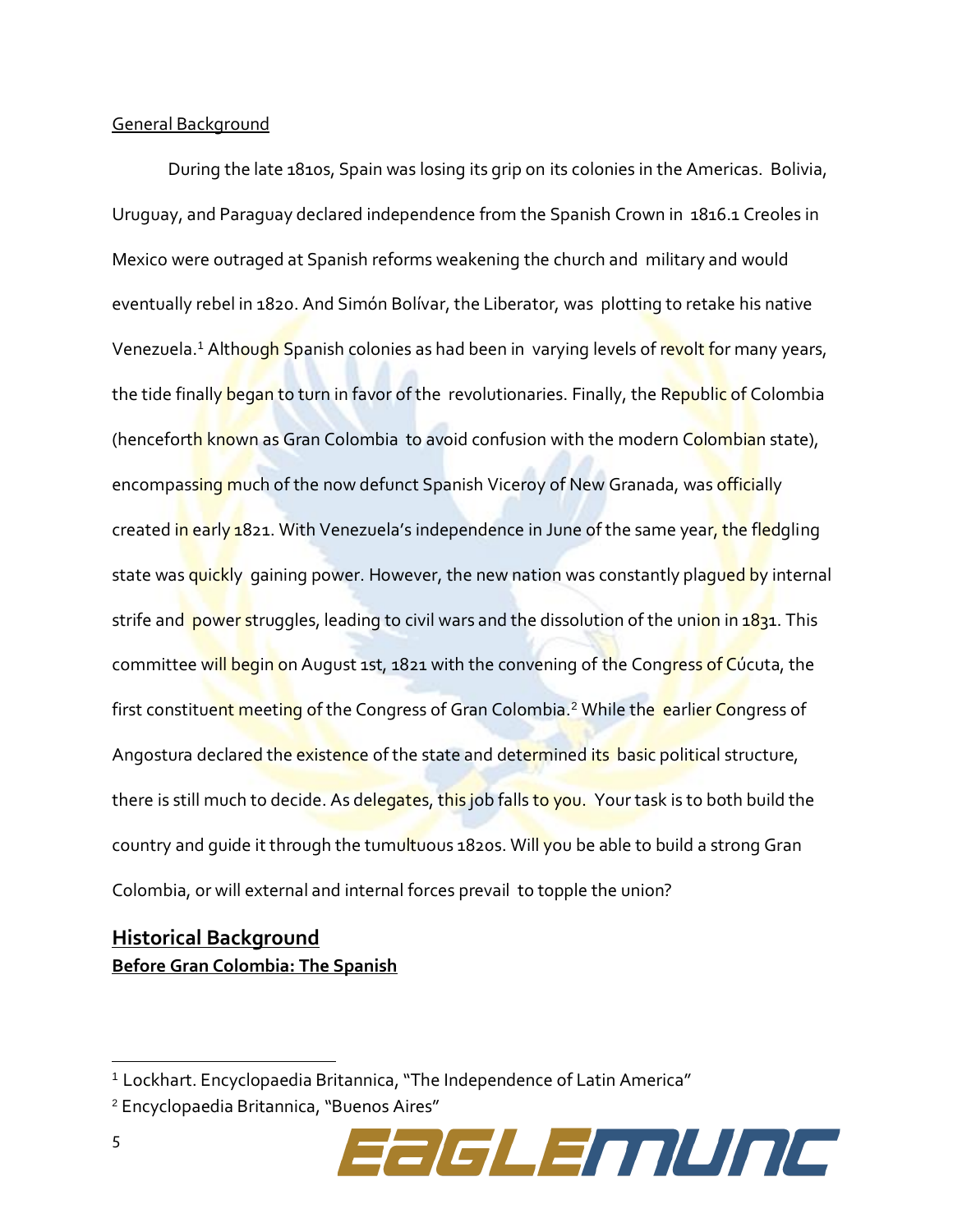In order to better understand the South American political climate during the 1820s, one first needs to retrace history, beginning with the catalysts for the independence movements that swept across the continent. In order to provide the fullest context possible, the history begins with the Spanish conquest of South America. In the late 1400s and early 1500s, the economic policy of mercantilism took hold.<sup>3</sup> This idea postulated that a country should maximize exports and minimize imports in order to maximize net capital inflow. The best way to do this was to amass colonies, as a country could extract natural resources, like gold and silver, in order to shore up their coffers while gaining a market to sell finished goods from the home country. This desire for gold and silver was the driving reason for the exploration of the Americas. The area that would eventually become Gran Colombia was first conquered by the Spanish conquistadors like Francisco Pizarro. Pizarro systematically dismantled the local Inca population without prejudice. Using central Peru as a base, the Spanish proceeded to send out conquering expeditions north to Colombia as well as south to Chile.<sup>4</sup> The Colombian expeditions eventually discovered the Chichiban-speaking peoples, who were in the midst of consolidation through warfare and had not yet achieved firm union and political institutions. Thus, they were easily conquered by the Spanish. However, the Chilean expedition fared poorly. Finding neither a civilization to enslave nor plentiful stores of gold to plunder, the Spaniards returned to Peru. Later expeditions established footholds in Chile and eventually consolidated conquered lands, but progress was hindered by the Araucanian Indians, who managed to resist subjugation for a further 330 years!

<sup>4</sup> Caviedes, César N., John J. Johnston, Marcello A. Carmangani, and Paul W. Drake. "Chile." Encyclopædia Britannica.



<sup>3</sup> Lockhart. Encyclopaedia Britannica, "History of Latin America"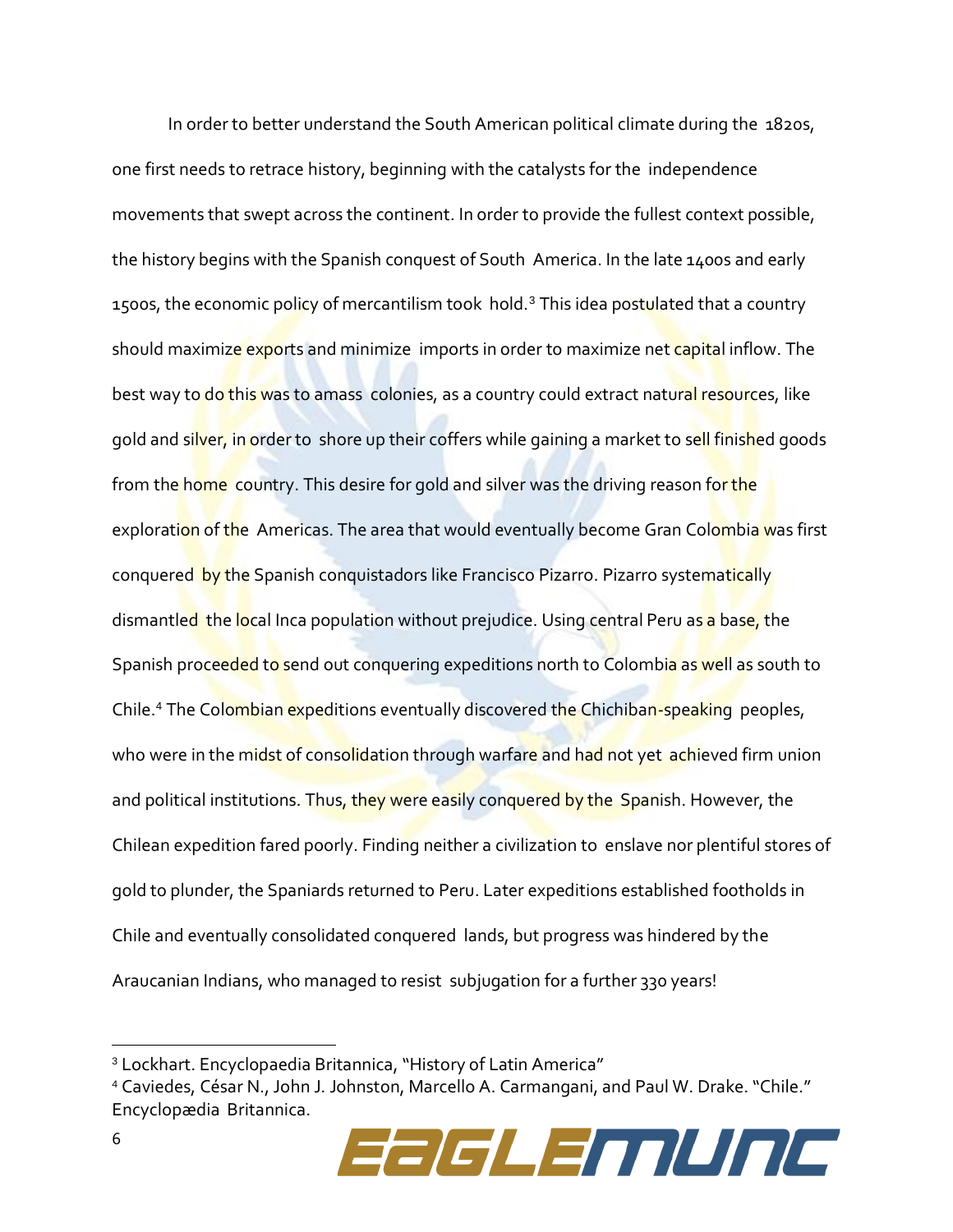Eventually, Pizzaro was assassinated in 1541 and was replaced by a viceroy run from the city of Lima. This marked the start of the Viceroy of Peru, although the constituent lands of Gran Colombia were eventually spun off into their own viceroy, the Viceroy of Gran Colombia, under the Bourbon Reforms in the 1800s.<sup>5</sup> Initially, the Spanish governed their holdings through a system of audiencias, or courts. However, as Spain conquered more and more territory during the 1500s, the audiencias were increasingly unable to maintain control and assert royal authority. Thus, the Spanish switched to blocking their territory off into viceroyalties (provinces), each headed by a viceroy (governor).<sup>6</sup> However, the viceroyalties were merely administrative units, not judicial, so the audiencias remained in place, albeit in a diminished role. These men served in a plethora of roles. Firstly, the viceroy acted as a governor; he was expected to maintain the peace, collect taxes and remit payment to the Spanish, and presided over the audiencia located in his capital. Secondly, the viceroy was Captain-General, meaning that he was commander-in-chief of all military forces within the viceroyalty. Finally, the viceroy served as a representative of the Spanish king, exercising royal control over the Catholic Church.

This last duty was particularly important. As an extremely prominent and powerful institution, the Church was intimately involved in the colonial economy, and certain orders, like the Society of Jesus (Jesuits), managed to amass substantial wealth through activities like sugar-milling and large-scale agriculture. In fact, the Church used its capital to insert itself into the economy, becoming a substantial money-lender. In fact, one could easily argue that the

<sup>&</sup>lt;sup>6</sup> Smith, "Reviewed Work: The Viceroy of New Spain"



<sup>5</sup> Encyclopaedia Britannica, "Colombia"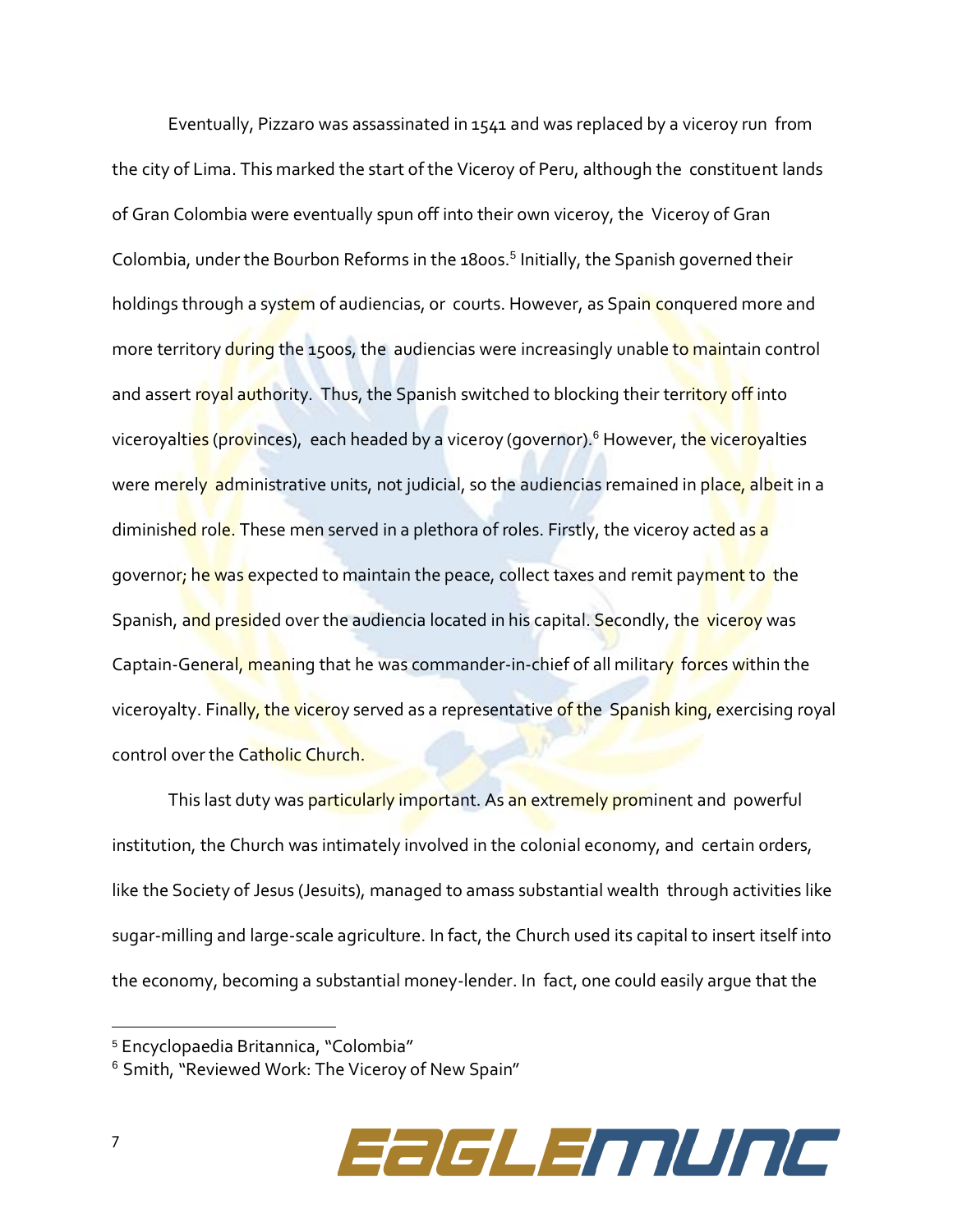Church benefited from and was complicit in the Spaniards' oppressive ruling. For example, many priests emphasized entrepreneurship and extraction of unpaid labor from Amerindians. In this case, these priests used their position to legitimize their position of wealth and power, not for the natives' well-being. On a broader scale, the Church's twisting of Christendom provided justification for the encomienda system that essentially enslaved natives. This was allowed on the grounds that encomenderos were simultaneously "Christianizing" natives.

The constituent countries of Gran Colombia, much like other Spanish colonies in South America, utilized a strict social hierarchy. Gran Colombia's history and the South America's independence movements are rooted in this caste system, or Casta. The Spanish painstakingly broke down the various ethnicities and birth location of each person, both on their mother and father's sides, to create classifications that tracked every possible mix of ethnicities over several generations.<sup>7</sup> At the top of the hierarchy were the Peninsulares (people of Spanish descent, born in Spain). From highest to lowest, the Peninsulares were followed by the Criollos (people of Spanish descent, born in the colonies or other white Europeans), Indios (people of indigenous descent), Mestizos (people of both Amerindian and White descent), Castizos (predominant White lineage with some Amerindian), Cholos (predominant Amerindian

Congress of Gran Cucuta



<sup>7</sup> "The Cultural Construction of Race and Law: Spanish Colonialism and Castas."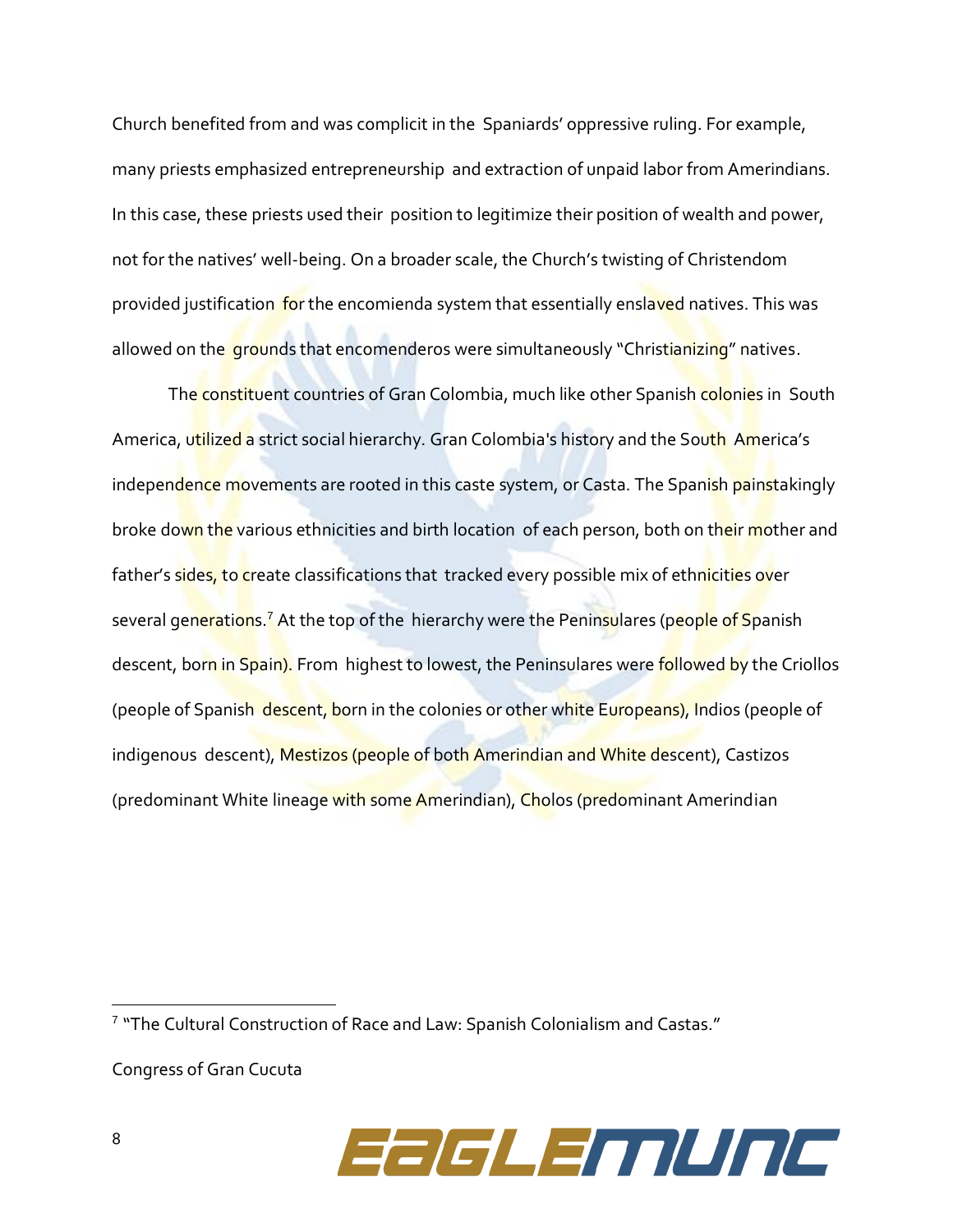lineage with some White), Pardos (mix of White, African, and Amerindian lineage, Mulattos (mixed African and White lineage), Zambos (mixed Amerindian and African lineage), and finally Negros (African descent).

While one might think that this system's implied class elevation encouraged those of "lower" status to intermarry with those of "higher" status, the opposite is actually true.<sup>8</sup> Various colonial marriage laws forbade marriages between Spaniards and those of lower classes. Therefore, the casta system actually served as an assurance that the colony would remain subservient to the Spanish. Namely, this system grounded the lower classes in unskilled labor and servitude. This meant that the lower class remained in poverty and were marked as social pariahs.

#### **Catalysts for South American Independence**

In the mid-eighteenth century, Spain began the Bourbon Reforms, modeled after Enlightenment-era teachings which called for a unified, efficient government, separation from the Church, and government intervention in the economy.<sup>9</sup> As Spain became more active in its colonies' affairs, it was alarmed to find that Peninsulares had only held the highest positions such as viceroyships. This meant that the locally born Spaniards (Criollos) effectively ran the rest of the colony, holding judgeships on audiencias and officerships in the Spanish military.

To counteract this, Peninsulares gradually began filling positions in colonial institutions like audiencias and the military at the expense of Criollos. Over time, Criollos increasingly viewed Bourbon direct control as an attack on their political and social capital. This created an

<sup>9</sup> Lockhart. Encyclopaedia Britannica, "History of Latin America"



<sup>8</sup> Dashaw. "An Unframeable Icon"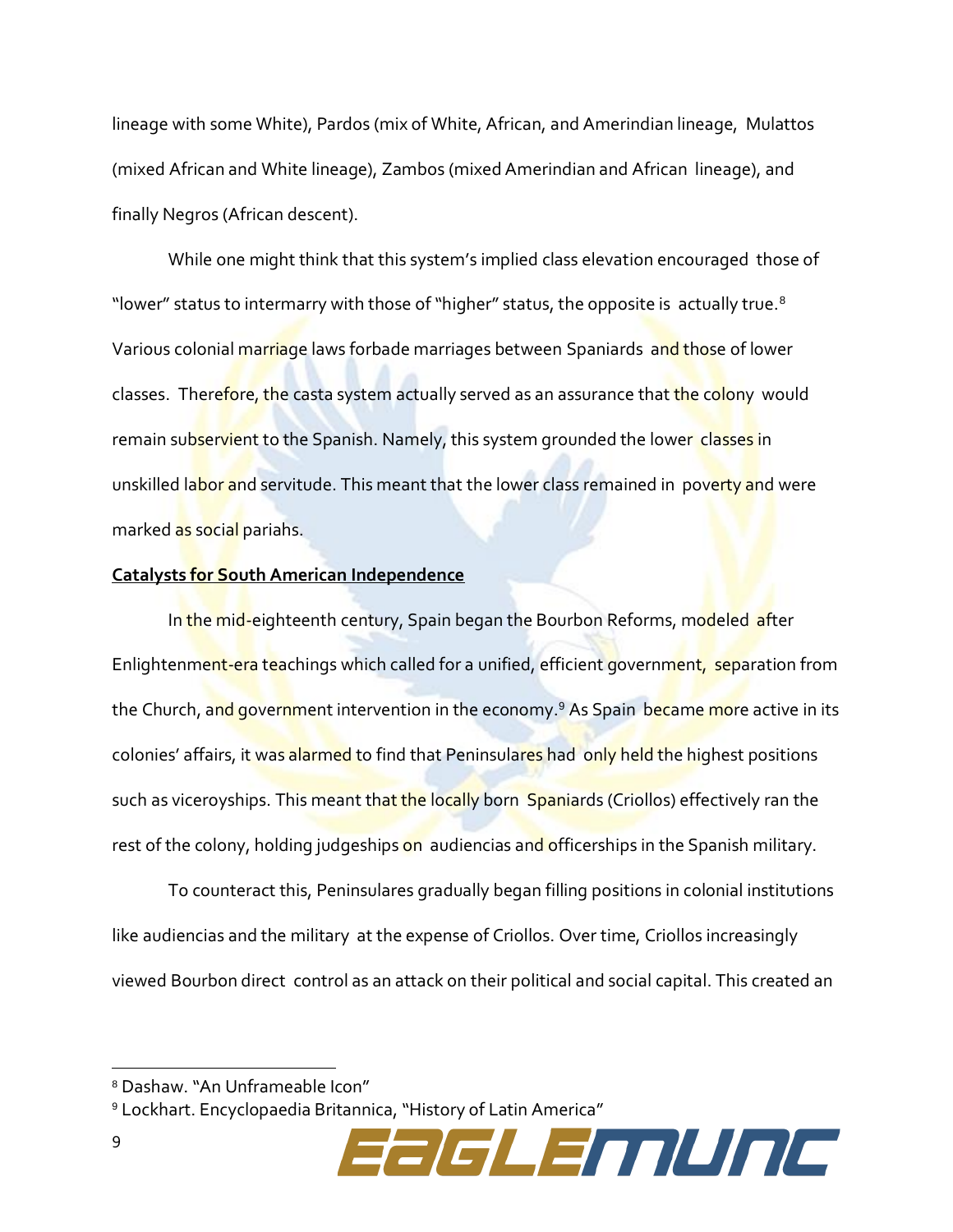"us versus them" mentality; the Criollos and the local population pitted against their Spanish overlords. Ties between Spain and its colonies were further weakened with Napoleon successfully occupied Spain in 1808 and deposed Fernando VII. In Fernando's place, Napoleon installed his brother, Joseph Bonaparte, on the Spanish Throne. In response, local elites took matters into their own hands, forming juntas and claiming that the absence of a true king allowed them to declare sovereignty. After Napoleon was defeated and the Spanish king again rose to power, Fernando's policy of continuing to rule Spain as an absolute monarchy irked his subjects and shifted popular opinion towards separation from Spain. Much like other revolutions of the time period, the catalyzing factor for South America was the proliferation of Enlightenment ideas. Criollos adapted this doctrine to express their frustration with their Spanish overlords. In sum, growing resentment by elite who were given an opportunity to fill a power vacuum led to the rise of independence movements.<sup>10</sup>

The Independence of New Granada: Simón Bolívar (Colombia and Venezuela) In 1810, constituent jurisdictions in what is now Colombia took advantage of this power vacuum to systematically overthrew their Spanish overlords, forming the United Provinces of New Granada. However, this new government initially swore fealty to Ferdinand and did not declare independence until 1811, when punitive conduct by European troops removed any possibility of reconciliation. However, these new governments were unstable. This was the result of greed: provincial leaders rushed to gain power, whereas criollos attempted to maintain theirs. While the country was occupied by civil wars, Spain took the opportunity to re-conquer the

<sup>10</sup> Lockhart. Encyclopaedia Britannica, "History of Latin America"

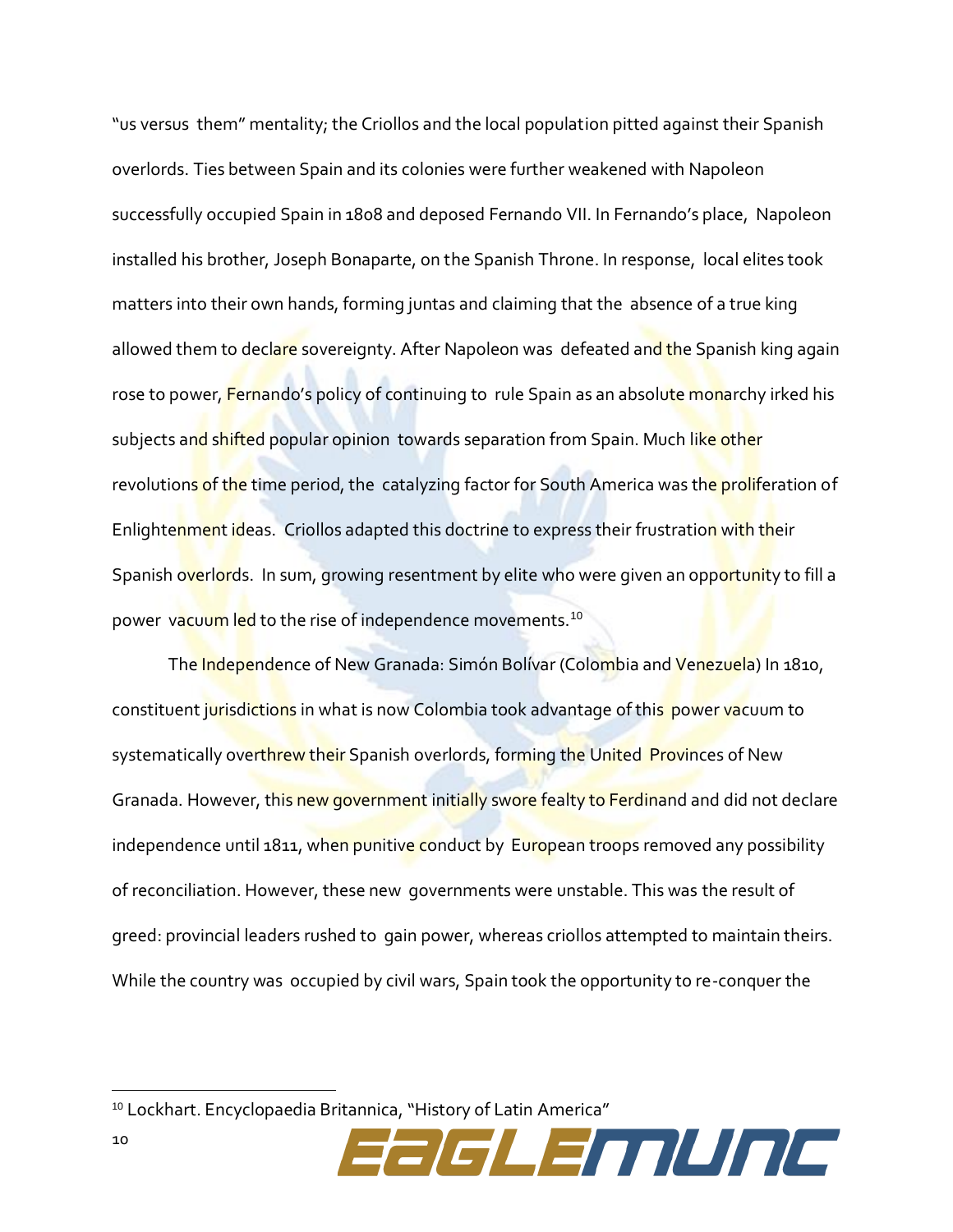territory, successfully doing so in 1816. Surviving revolutionaries fled and regrouped under Francisco de Paula Santander.<sup>11</sup>

Meanwhile in present-day Venezuela, a revolutionary movement was also underway. In 1811, a national congress met to draft a constitution and eventually declared the First Republic of Venezuela's independence.<sup>12</sup> Despite not being a delegate, a young soldier by the name of Simón Bolívar threw himself into the debate and eventually joined the new republic's army. Unfortunately, an armistice led to the dissolution of the Republic and Bolivar fled to New Granada. Ultimately, Bolívar successfully led a New Granda-backed invasion of Venezuela, conquering the country in 1813 and proclaiming himself dictator. However, popular support was not on his side: the ordinary Venezuelan was tired of war, so Bolívar's forces were not exactly met with open arms. A brutal civil war inflamed tensions, and in 1814, Bolívar was again defeated by the Spanish. Fleeing yet again to New Granada and then to Jamaica, Bolívar attempted to gain the sympathy of the West (particularly Great Britain) by writing the La Carta de Jamaica (The Letter from Jamaica). In what is considered to be his magnum opus, Bolívar prophesied the eventual independence of South America and the creation.<sup>13</sup>

Returning to South America in 1817, Bolívar entrenched himself at the city of Angostura with his army of several thousand foreign soldiers. Furthermore, Bolívar began liaising with José Antonio Páez, a Venezuelan soldier, and the aforementioned forces under



<sup>11</sup> Parsons. "Colombia" Encyclopædia Britannica.

<sup>12</sup> McCoy "Venezuela." Encyclopædia Britannica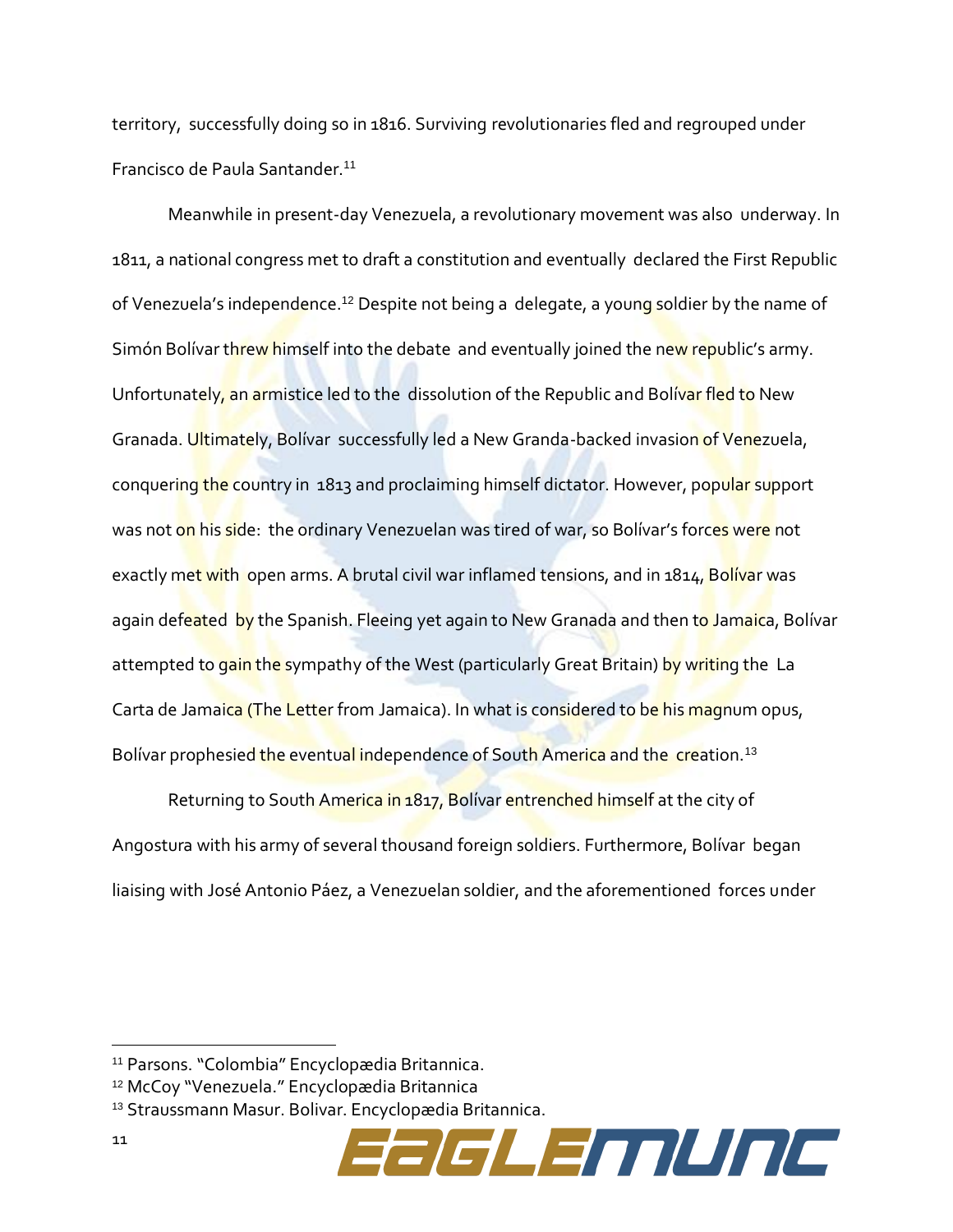Santander. With this formidable force, Bolívar's master plan to attack New Granada would finally come to fruition.<sup>14</sup>

This attack was considered to be one of the most daring in military history, comparable to Hannibal's crossing of the Alps. Despite having to cross rivers, march through lakes, and ascend the Andes (a feat the Spanish considered impossible), Bolívar was able to take the Spanish by surprise and defeat them at the Battle of Boyacá. Finally, on August 10th, 1819, Bolívar entered Bogotá; this marked the turning point of the South American independence movements. Two years later, Bolívar defeated the Spanish at the Battle of Carabobo, finally liberating his Venezuelan homeland.<sup>15</sup>

## **Topic 1: Forming a Government**

At the commencement of this committee, there are two potential models that one could choose to create a nation. The first is the American model, which is characterized by a federalist-style government and exemplified by the Constitution of the United States. This structure tends to place power in the hands of individual states, resulting in a weak or nonexistent central government. Federalist systems are generally characterized by two traits: a strict constitutional division of powers between the central and regional levels of government, and entrenched regional representation in the central government. Federalist constitutions allocate the most power to large geographically defined units, like states, while

<sup>15</sup> Lockhart. Encyclopaedia Britannica, "History of Latin America"



 $14$  Ibid.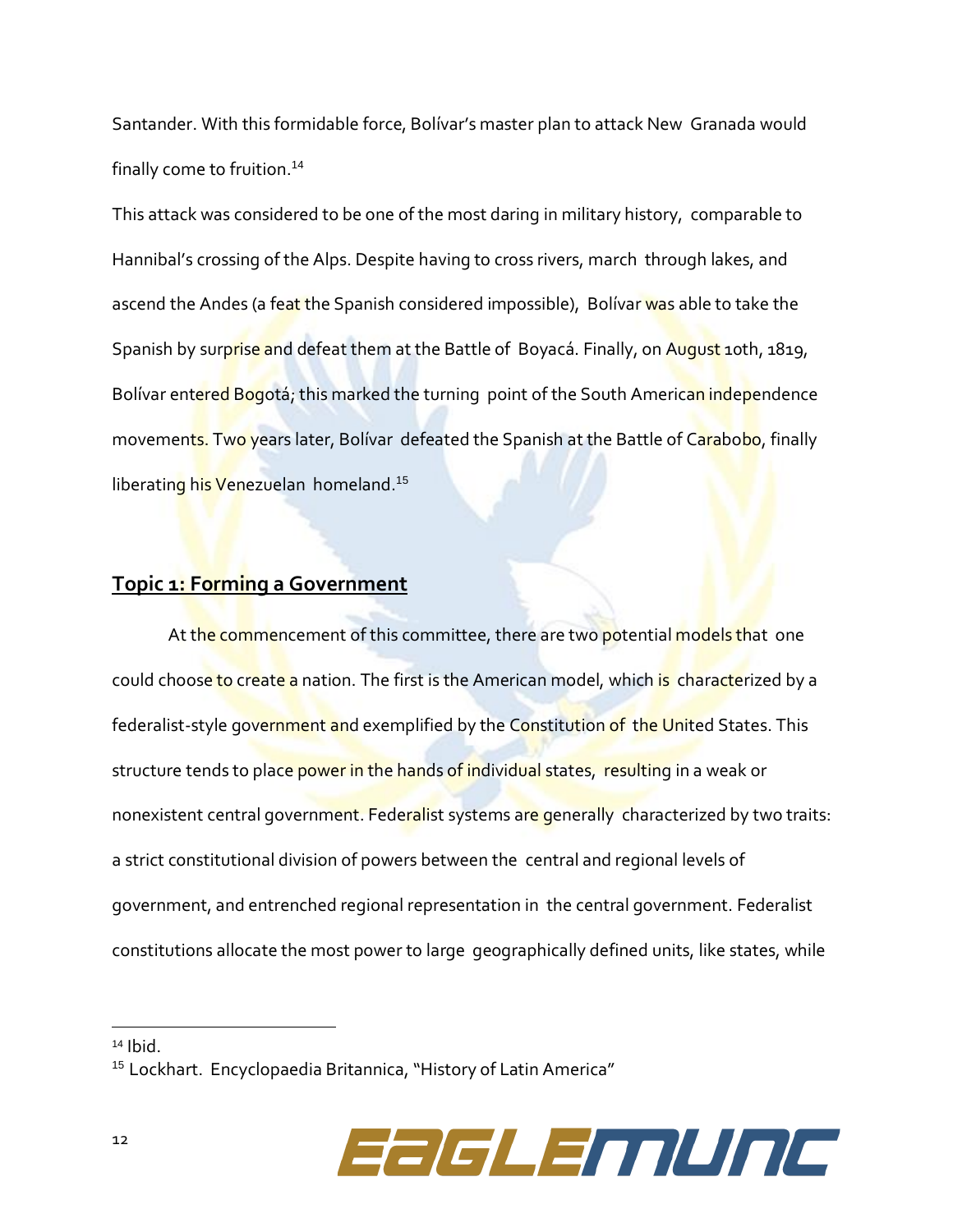also allocating others to smaller units, like counties, or sharing powers between multiple levels of government. In order to ensure that states maintain power of the central government, many, like the US Senate guarantee states equal representation in the upper house of a bicameral legislature.<sup>16</sup>

The second is the unitary model, characterized by a strong central government. In a unitary state, the central government delegates authority to sub-national units. France, the classic example of a unitary government, was divided into departments and further subdivided into arrondissements. This, local affairs were supervised by appointed officials, while locally elected governments ensured some measure of local representation.<sup>17</sup>

There are advantages and disadvantages to each government. Using federalism as our benchmark in this case, there are numerous advantages. For example, federalism provides for easily solutions to common issues, such as raising armies for defense, standardizing a common currency, and implementing trade policy. Furthermore, it works to safeguard against tyranny by preventing the concentration of government power. Finally, it works to overcome differences within the country, allowing for the creation of large, inclusive societies. At the same time, the federalist system has several disadvantages. First, creating large governmental bureaucracies makes implementing reforms difficult. It also creates competition between states for capital, leading to under-regulation. Federalism tends to be unstable, leading to dissolution or the use of military force to prevent dissolution.<sup>18</sup> A system of unitary state may

<sup>18</sup> Rosenn. Federalism in the Americas in Comparative Perspective



<sup>&</sup>lt;sup>16</sup> Rosenn. Federalism in the Americas in Comparative Perspective. University of Miami Law Review

<sup>17</sup> Encyclopedia Britannica. Unitary State.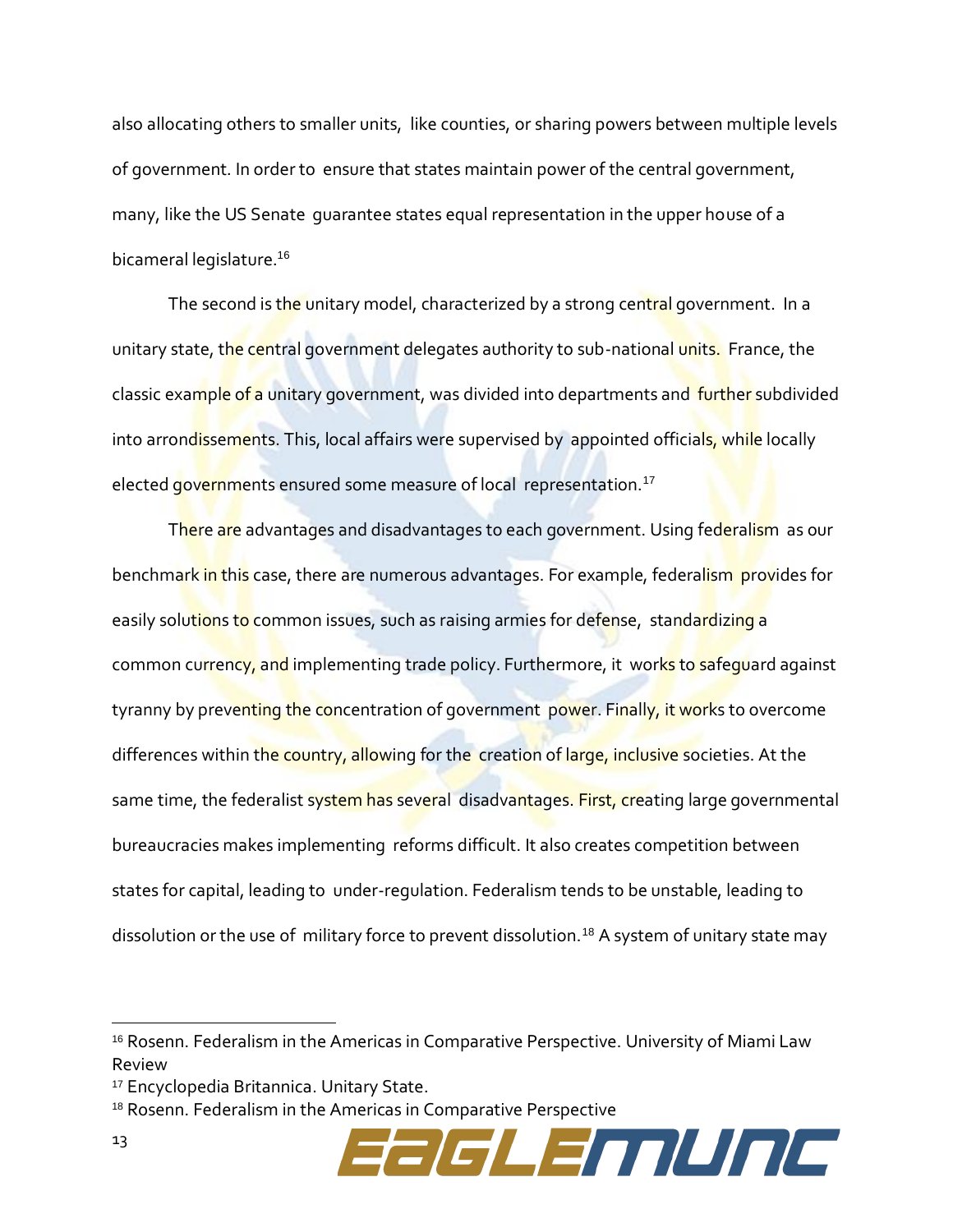allow for a more organized system of centralized power, but this can lead to government being focused on only some areas of the state and maintaining too much control.

#### **Topic 2: Interactions with the Greater World**

As members of the Congress of Gran Colombia, delegates are responsible for more than just domestic affairs, they must also consider the union's foreign affairs. Thus, it is important to be cognizant of the affairs of neighboring powers, especially those in the global West. Furthermore, intentionality regarding 1820s international affairs will help when considering alliances, gaining international recognition, and finding trade partners in order to transition Gran Columbia from a primary to a secondary or tertiary economy.

After Spain's stinging defeat in Gran Colombia and the loss of its colonies throughout South America, the country was licking its wounds. Furthermore, Spain paid a huge price for fighting in the Napoleonic Wars: it was economically ruined, deeply divided, and politically unstable. That being said, Spain was looking to reclaim its former glory and was keenly eyeing its former colonies during the 1820s.<sup>19</sup>

Meanwhile, the rest of Europe had stabilized following the Napoleonic Wars. Following the Congress of Vienna, where Europe created a lasting peace, countries capitalized on the internal peace to focus on overseas territories.<sup>20</sup> In particular, the British were looking to expand their holdings. Having already expanded into the Caribbean sugar colonies of Jamaica and Barbados in the mid 17th-century, the British turned to the South American mainland,

<sup>20</sup> Encyclopedia Britannica. Congress of Vienna.



<sup>19</sup> Encyclopedia Britannica. Peninsular War.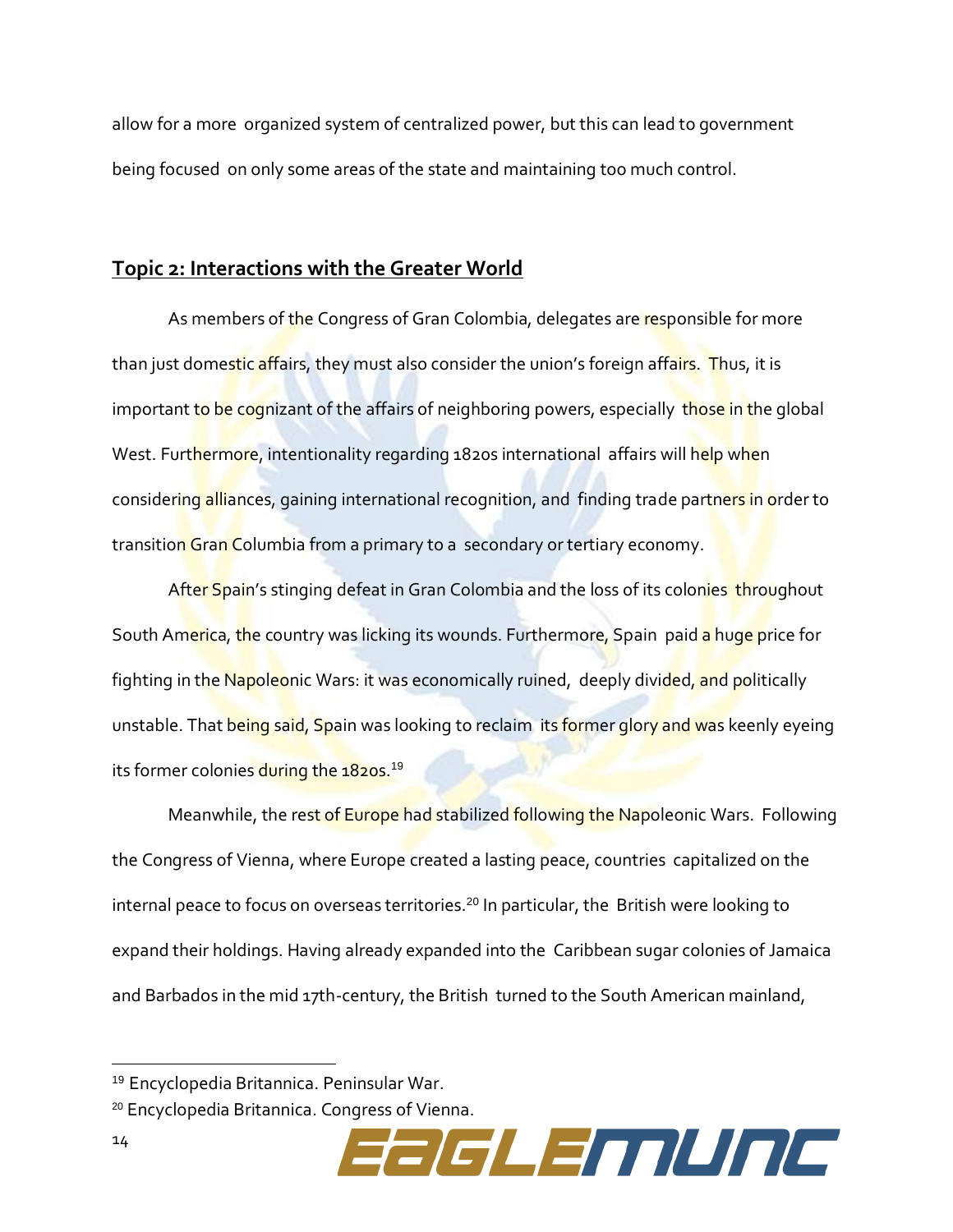successfully conquering and later purchasing the colonies of Demerara and Essequibo from the Dutch. Buying these territories provided the British with a foothold and yet another colony to cultivate sugarcane. However, the British were not yet satiated with a mere foothold in the continent: they wanted to unite as much land as possible under the Union Jack.<sup>21</sup>

# **Topic 3: Across the Atlantic**

Meanwhile, the newly formed United States of America was beginning to flex its muscles. Several years after 1821, the current American president, James Monroe, brought forth new foreign policy during his annual address to the American Congress. Having seen the various independence movements across South America, the U.S. decided to prevent Europeans from re-colonizing the area.<sup>22</sup> Opting to draw a line in the sand, Monroe drew upon ideas discussed in George Washington's farewell speech: those of disentanglement from European affairs and the defense of American interests. In doing this, Monroe characterized Europe and North America as two separate spheres and claimed that one should not interfere with the other. Monroe promised that America would avoid intervening in European affairs, but will treat further European colonization as detrimental to American interests.<sup>23</sup> Many years later, historians will claim that America instituted this policy in order to eliminate European mercantilism in South America and create a power vacuum that America could

<sup>23</sup> Monroe Doctrine.



<sup>21</sup> Porter. Britain's Empire in 1815

<sup>22</sup> Office of the Historian. Monroe Doctrine 1823.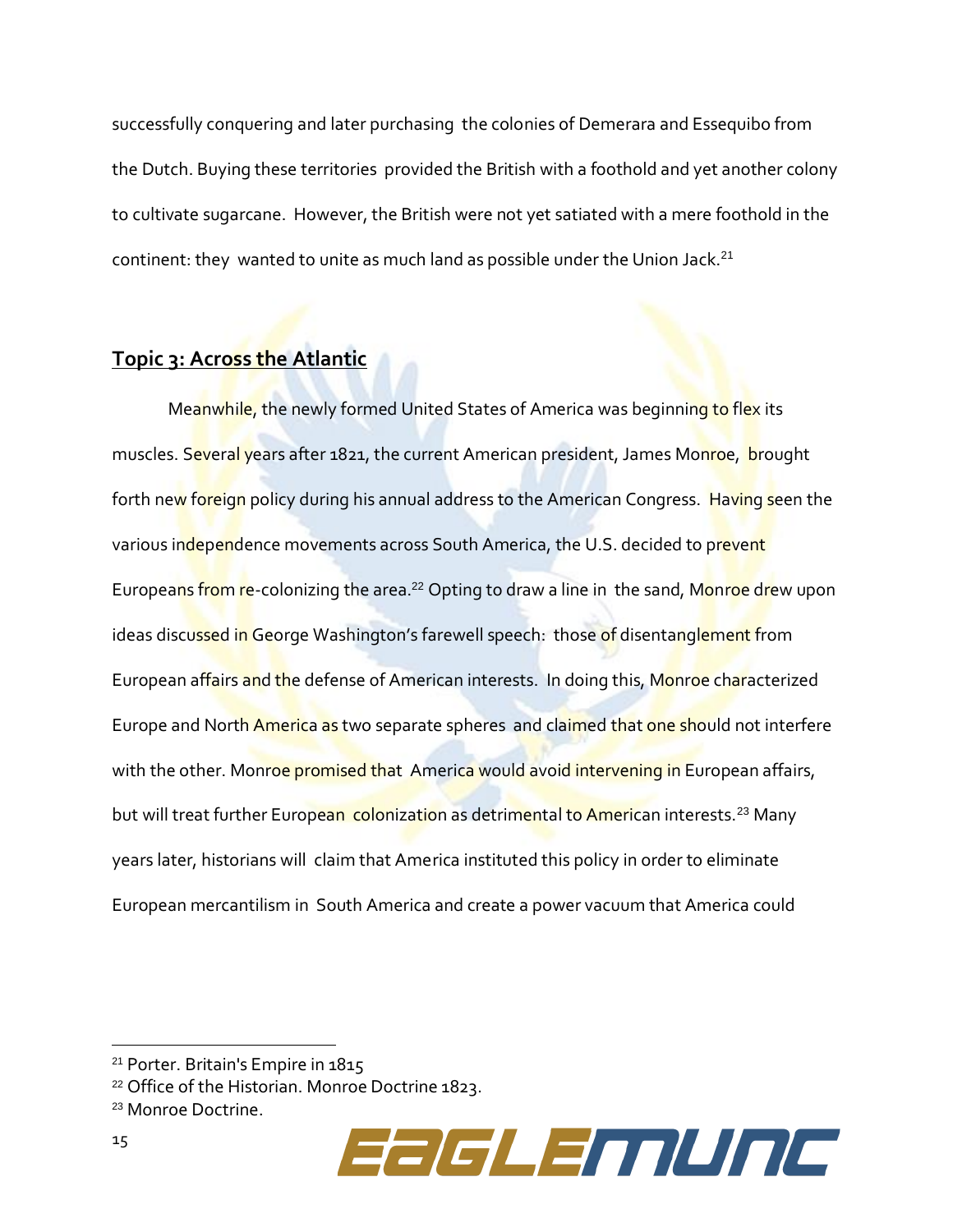easily fill. Eventually, America will become a great power, one that would cite the Monroe Doctrine multiple times to "protect" South American countries from Europe.<sup>24</sup>

## **Topic 4: The Economy of Gran Colombia**

It is imperative for the congress to focus on economic development, as the constituent countries' economies leave much to be desired. Given their former status as Spanish colonies, their economies were structured in an extractive fashion and served to satisfy the needs of the mercantile Spanish. This was not efficient in the slightest: agriculture was the principal economic activity under Spanish rule. Every Spanish subject, from members of indigenous villages to the large estates of the wealthy, farmed. That being said, the economy varied slightly post-colonization: wheat was introduced and cattle were raised.<sup>25</sup>

The Viceroy of New Granada had one principal sector: mining. While it is possible that other goods, like sugarcane, could have been grown in New Granada, producers could not compete with the more established Cubans. Despite its status as the economic backbone of New Granada, mining employed a disproportionately small percentage of the population. The prohibitive cost of transport from inland areas to the coast meant that this was the sole export worth extracting. Eventually, gold deposits ran dry, and miners shifted to the next precious metal: silver. Recognizing the industry's value, the Spanish crown levied substantial taxes on the mining industry, and the silver tax even became the Spaniards' principal revenue stream.

<sup>25</sup> Kittleson. History of Latin America - Indians among Spaniards.



<sup>24</sup> History.com. Monroe Doctrine.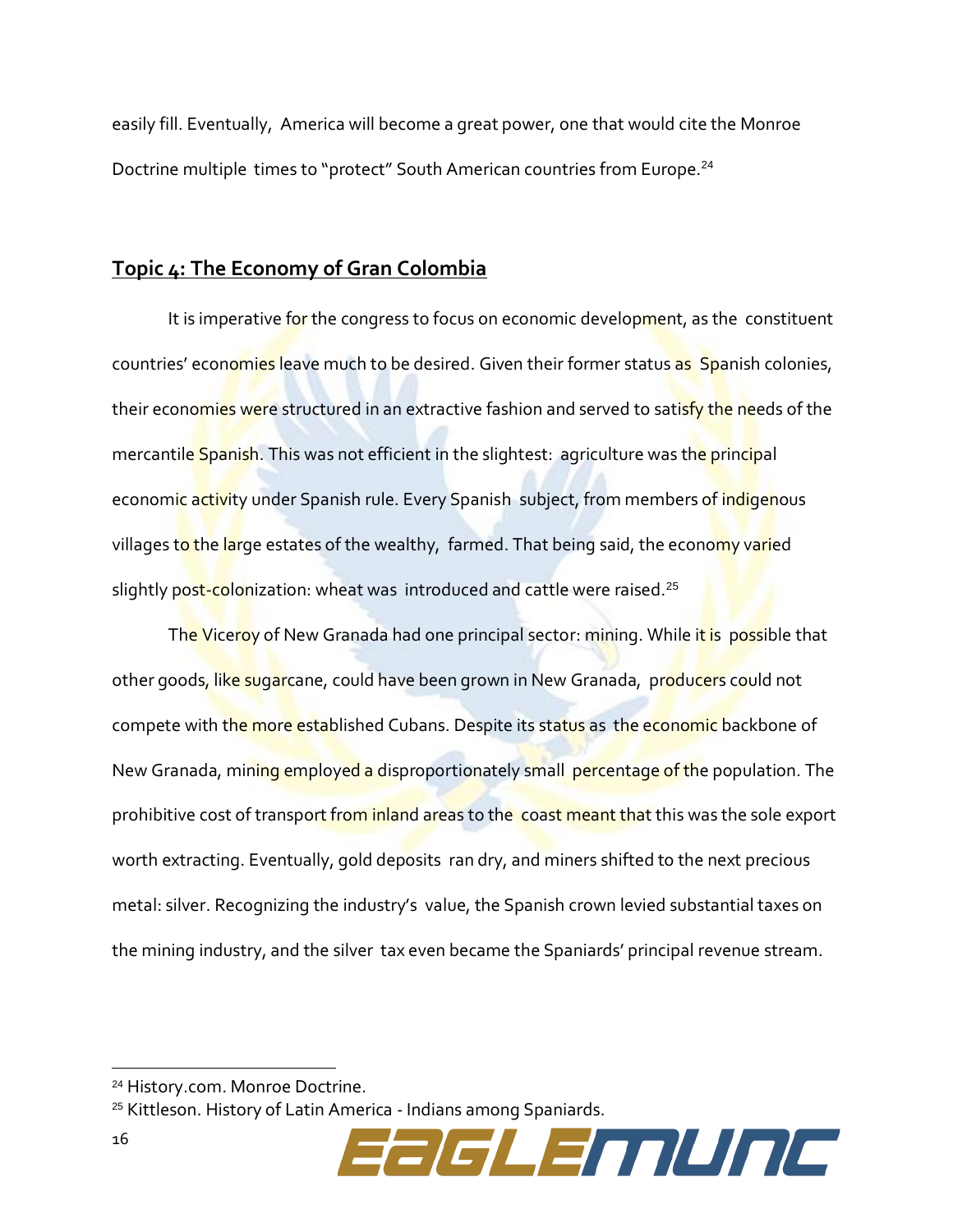This has led to profound effects due to the use of mercury to refine silver, leading to pollution that has continued to affect the constituent countries of Gran Colombia in the modern day.<sup>26</sup> That being said, the colonies' economies were actually modernizing before Latin American independence. They utilized the putting-out system, creating a local cottage industry where employers contracted out various production stages to local households. This identical system was used in Europe and was the precursor to the Industrial Revolution. And the colonies' mineral riches brought the upper classes of New Granada luxuries from Spain: finished textiles, wine, and oil. Aside from this mild industrialization, the economy remained largely primary and continued to rely on extracting materials from the Earth. While there are various theories as to why this happened, one that has been gaining prominence is that colonizers set up extractive institutions that were designed to remove anything of value from a colonized country, preventing any retained earnings from being plowed back into the country's economy. This has been a recurring problem that has continued to the present-day and is one that will stunt Gran Colombia's development if the crisis is not resolved.<sup>27</sup>

## **Topic 5: Peru-Gran Colombia War**

The Peru-Gran Colombia war was started due to territorial claims. When territory was transferred from the Viceroy of Peru to form the Viceroy of New Granada, borders were not clearly demarcated due to a lack of geographical knowledge and lack of importance associated with the generally unpopulated area. Seeing an opportunity to seize Bolivia in 1828, the



<sup>26</sup> Ibid.

 $27$  Ibid.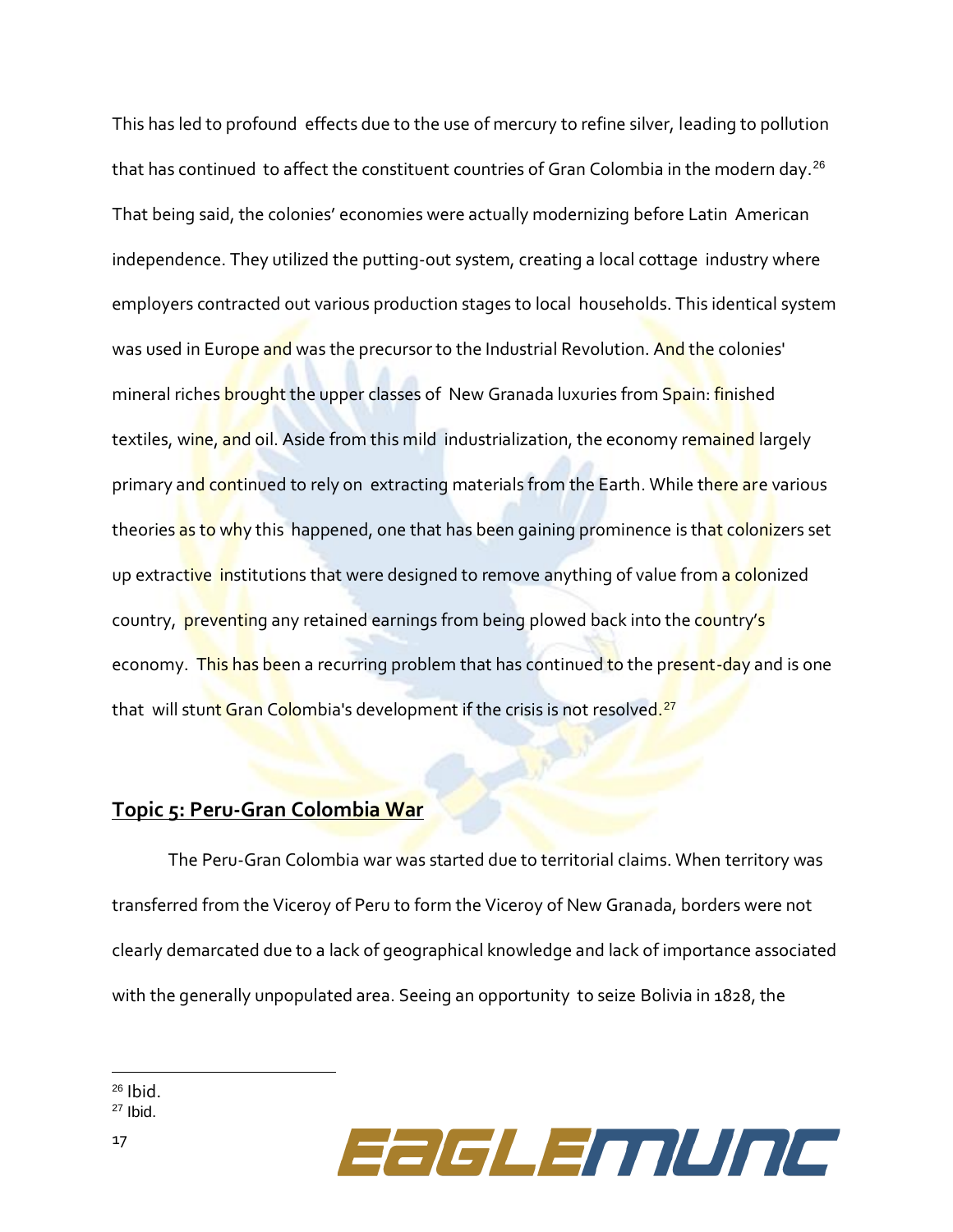Peruvians expelled the Colombian army from the territory. Furious, Bolívar declared war on Peru. After many bloody land and sea battles, the war ended in a virtual stalemate, and both sides recognized the borders as those of the corresponding Viceroyalties pre-independence. Later on, a formal armistice ceded various territories, but it was too late for Gran Colombia. This war was one of the main catalysts leading to the breakup of Gran Colombia, ending with its dissolution.<sup>28</sup>

## **Topic 6: The End of Gran Colombia**

As previously mentioned, the union that would eventually become Gran Colombia arose from the majority of the former Viceroy of New Granada. This consists of the modernday countries of Colombia, Ecuador, Venezuela, Panama, as well as parts of Peru, Guyana, and Brazil. Given that Gran Colombia was made up of many different countries, all with their own economic and social system, this led to fierce rivalries and regionalism that eventually led to the breakup of the union. This can be exemplified today with each ex-constituent country having its own language and customs. One of the primary tasks, as delegates of the Congress of Gran Colombia, will be to combat this regionalism in order to keep the union together. This was caused by several factors, especially raging debate over the government's power. This knowledge will be crucial to prevent the problems which led to the dissolution of Gran Colombia.<sup>29</sup>

<sup>&</sup>lt;sup>29</sup> Tomaselli. Simón Bolívar Made Exactly the Same Mistakes Maduro Is Making. Ozy.



<sup>28</sup> Gran Colombia–Peru War. Wikipedia.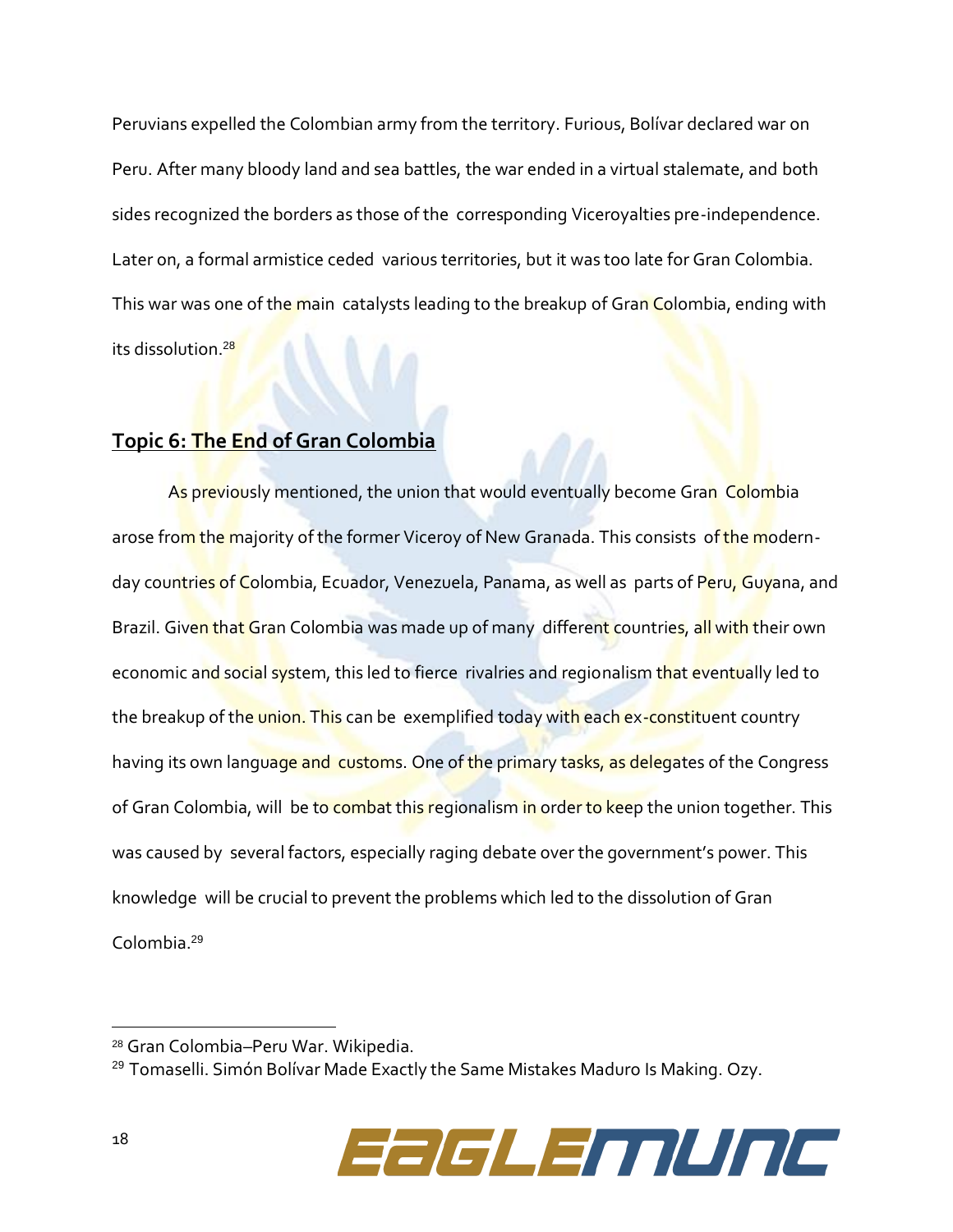Bolívar was the chief advocate of the centralist belief, while Santander firmly believed in the federalism. The federalists, seeking to model the country after the United States, stressed the importance of laws and institutions. However, Bolivar envisioned that a country ruled with an iron fist would do a better job of stamping out lawlessness. Riding the populist wave and his reputation as "the Liberator", Bolivar, and his ideas, triumphed over Santander, and he was elected President of Gran Colombia. But he soon left to conquer Peru, leaving Santander to govern in his stead. Without the unifying Bolívar to smooth over disagreements, the new government began to weaken, eventually leading to civil war and the dissolution of Gran Colombia.<sup>30</sup>

### **Questions to Consider**

1. What role, and how much influence should the Church play in Gran Colombia? 2. How should social classes be demarcated?

3. What type of government should be formed? Federalist or centralist? How should various groups be represented in government?

4. How should Gran Colombia interact with other countries? Should the union adopt an aggressive foreign policy? An isolationist one? Should Gran Colombia get involved in and seek to profit from other countries' conflicts? How should Gran Colombia deal with the rising power of America?

5. How should Gran Colombia diversify and/or advance its economy? How should development take place? Does equality matter? How will Gran Colombia mitigate

<sup>30</sup> Elections and Events 1810-1849. The Library UC San Diego

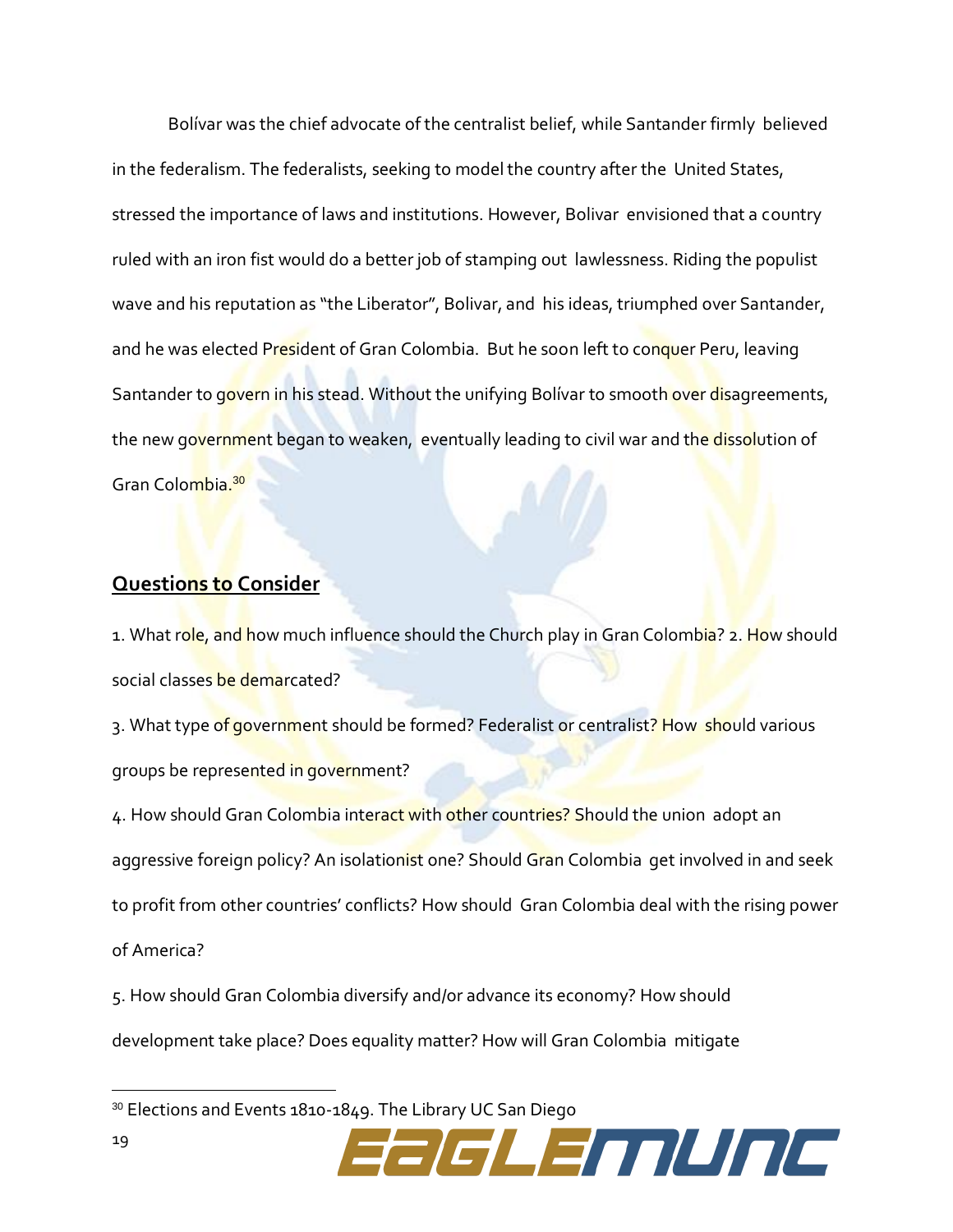environmental problems resulting from economic development? 6. Should Gran Colombia go

to war with Peru?

7. How can the federalist and centralist debate be resolved? How can the committee work to

prevent the dissolution of Gran Colombia?

## **Works Cited**

Caviedes, César N., John J. Johnston, Marcello A. Carmangani, and Paul W. Drake. "Chile." Encyclopædia Britannica. Encyclopædia Britannica, inc. Accessed October 22, 2019. https://www.britannica.com/place/Chile/Recreation.

"Congress of Vienna - Decisions of the Congress." 2019. Encyclopedia Britannica. June 2, 2019. https://www.britannica.com/event/Congress-of-Vienna.

"Colombia." Encyclopædia Britannica. Encyclopædia Britannica, inc. Accessed October 22, 2019. https://www.britannica.com/place/Colombia/Sports-and-recreation#ref25331.

Dashaw, Mary. "An Unframeable Icon: Coyote, Casta and the Mestizaje in Colonial New Spanish Art ." Arizona State University, n.d. https://repository.asu.edu/attachments/135081/content/Dashnaw\_asu\_0010N\_13921.p df

Editors, History com. n.d. "Monroe Doctrine." HISTORY. Accessed November 5, 2019. https://www.history.com/topics/westward-expansion/monroe-doctrine.

"Elections and Events 1810-1849." n.d. The Library UC San Diego. Accessed November 5, 2019. https://library.ucsd.edu/research-and-collections/collections/notable collections/latin-american-elections-statistics/Colombia/elections-and-events 18101849.html.

"Gran Colombia–Peru War." 2019. In Wikipedia. https://en.wikipedia.org/w/index.php?title=Gran\_Colombia%E2%80%93Peru\_War&old id=924679954.

Lockhart, James, David Bushnell, and Roger A. Kittleson. "History of Latin America."